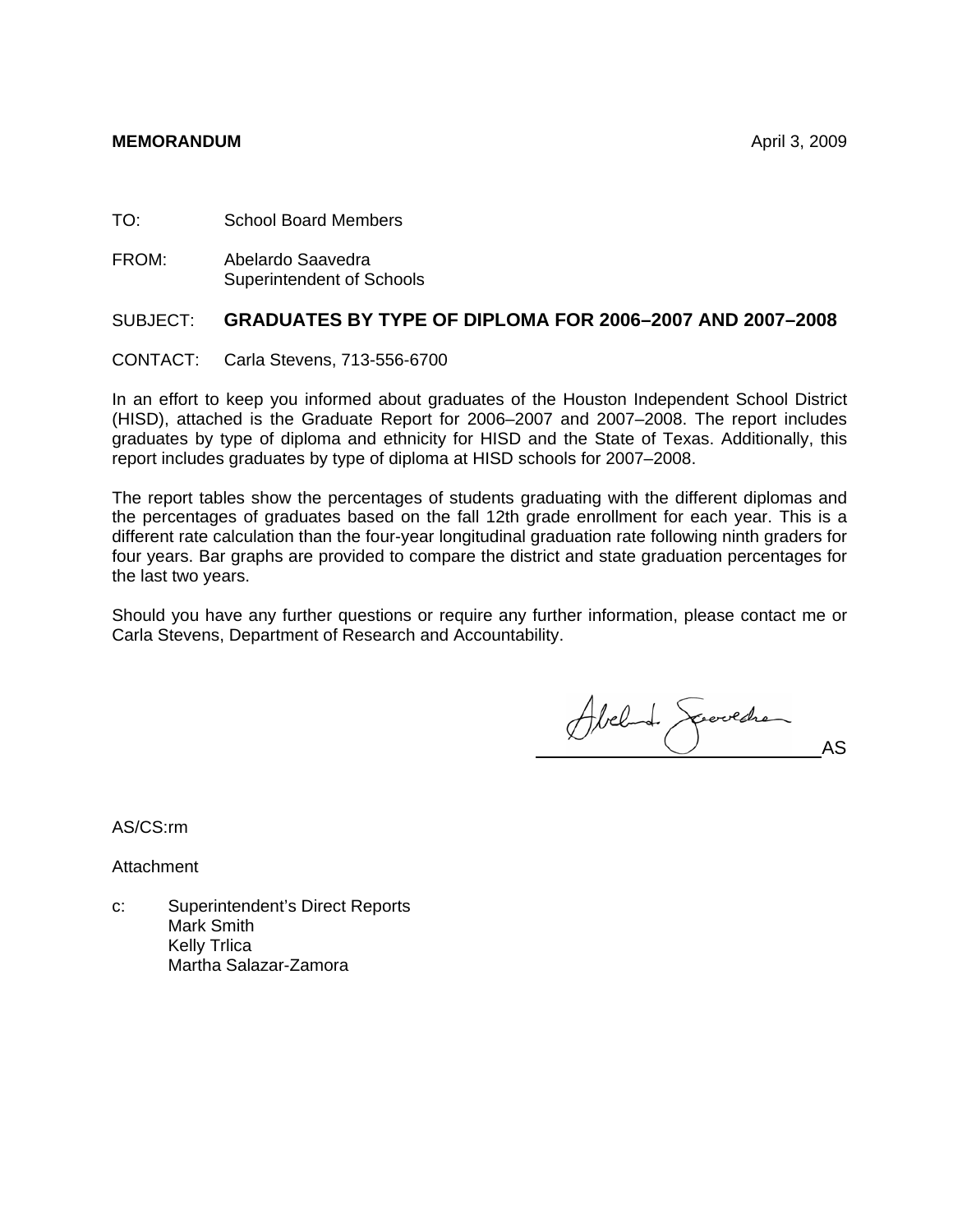### **HISD and Texas Percentage of Seniors Graduating by Race/Ethnicity, 2006–2007 and 2007–2008**

This chart presents the percentages of seniors graduating within each subgroup. Percentages were calculated by dividing the number of graduates within a subgroup by the number of  $12<sup>th</sup>$ grade students in the same subgroup. The number of  $12<sup>th</sup>$  grade students was based on the PEIMS fall enrollment. Data were taken from the "Houston Independent School District and Texas Total Graduates by Type of Diploma and Ethnicity, 2006–2007 and 2007–2008" table found on page 4 of this report.



Note: Percentages based on fall 12<sup>th</sup> grade enrollment and graduation status. Sources: PEIMS Edit+ Reports Data Review: Graduates by Gender, Ethnicity and Graduation Type, 2007– 2008 and 2008–2009 Fall Collection, Resubmission. Standard Reports, Texas Education Agency.

- HISD showed increases in the total percentage of seniors graduating and the percentages of each student subgroup displayed above from 2006–2007 to 2007–2008. Conversely, Texas experienced a slight decline in the percentage of Asian and White students graduating.
- In 2006–2007, the percentages of HISD seniors graduating ranged from 95.8 percent for White students to 76.1 percent for Hispanic students. Texas percentages ranged from 97.3 percent for White to 85.9 percent for the African American subgroup. In 2007–2008, the percentages of HISD seniors graduating ranged from 97.5 percent for White students to 79.8 percent for Hispanic students. Texas percentages ranged from 97.2 percent for White students to 87.1 percent for African American students.
- Increases in the percentages of HISD seniors graduating ranged from 8.6 percentage points for African American students to 1.0 percentage point for Asian students. At the state level, increases of 1.2 and 1.1 percentage points were realized for African American and Hispanic students, respectively. A decrease in the percentages of HISD seniors graduating was not present for any of these student groups. However, Texas decreases in the percentage of seniors graduating ranged from 0.1 percentage point for White students to a decline of 0.5 percentage point for Asian students.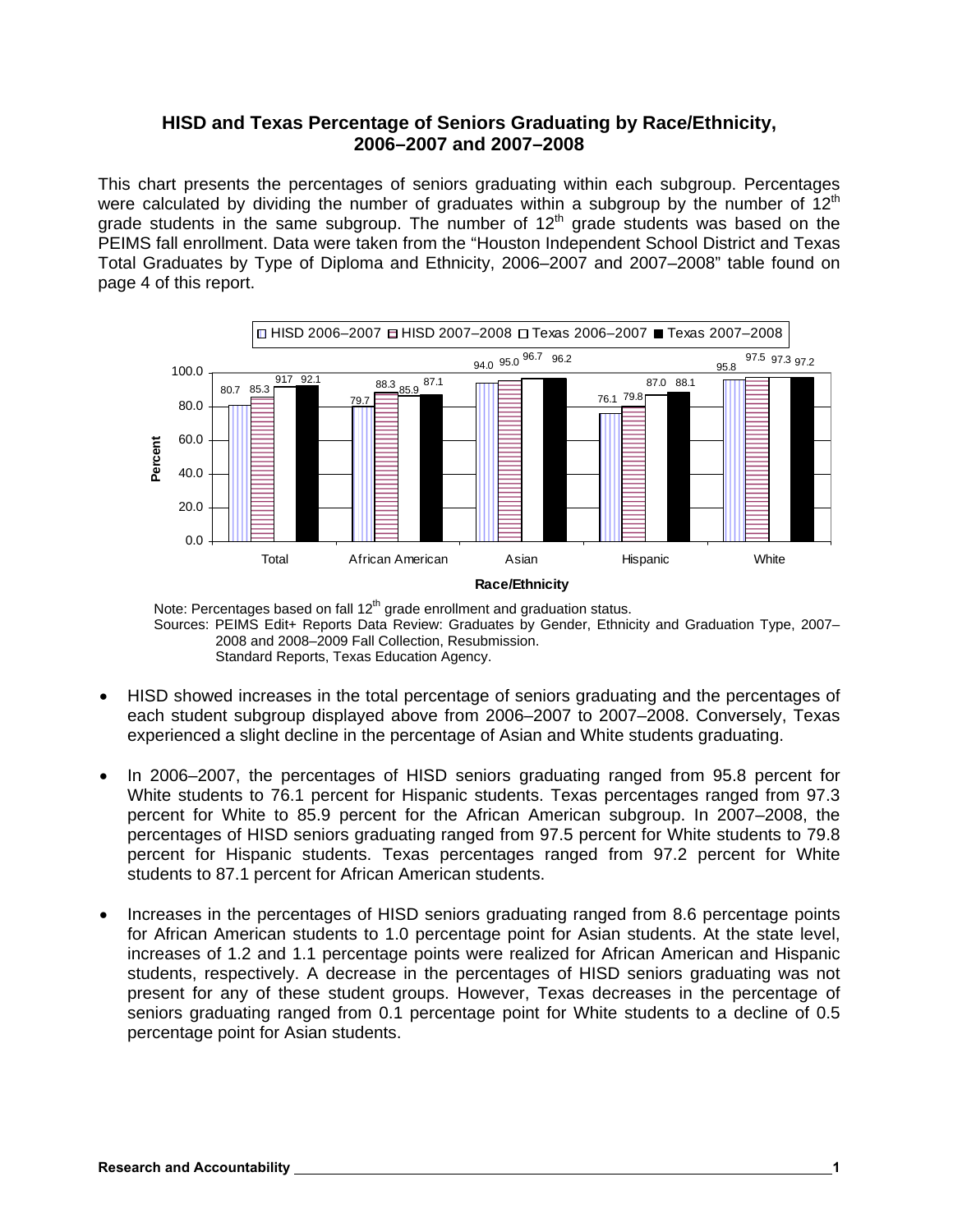## **HISD and Texas Diplomas by Type and Year**

The percentages of diplomas by type in this chart were calculated on the basis of all graduates. Individual Educational Plan (IEP) Completion and Regular/Minimum Graduation results were combined at the state level by the Texas Education Agency (TEA) for 2005–2006 and beyond. Results are aggregated in this report to allow for comparisons between HISD and the state across years. Data were taken from the "Houston Independent School District and Texas Total Graduates by Type of Diploma and Ethnicity, 2006–2007 and 2007–2008" table found on page 4 of this report.



Sources: PEIMS Edit+ Reports Data Review: Graduates by Gender, Ethnicity and Graduation Type, 2007– 2008 and 2008–2009 Fall Collection, Resubmission. Standard Reports, Texas Education Agency.

- The largest percentage of HISD and Texas graduates received Recommended High School Program diplomas, followed by the IEP and Regular/Minimum Graduation, and the Distinguished Achievement Program diplomas in 2006–2007 and 2007–2008.
- The percentage of Texas graduates receiving Distinguished Achievement Program Diplomas exceeded HISD by 7.3 percentage points in 2006–2007 and 5.2 percentage points in 2007– 2008. However, the percentage of HISD graduates earning either the Distinguished Achievement Program or the Recommended High School Program diploma exceeded the state by 6.2 percentage points in 2006–2007 and by 4.6 percentage points in 2007–2008.
- The percentage of HISD graduates receiving Distinguished Achievement Program diplomas increased by 3.0 percentage points from 2006–2007 to 2007–2008, whereas the percentage of Texas graduates only increased 0.9 percentage point.
- The percentage of HISD graduates receiving Recommended High School Program diplomas decreased by 1.0 percentage point from 2006–2007 to 2007–2008, while the percentage of Texas graduates increased 2.7 percentage points since the previous year. The percentage of HISD graduates earning IEP Completion and Regular/Minimum Program diplomas decreased 1.9 percentage points since the previous year, and the percentage of Texas graduates decreased 3.5 percentage points.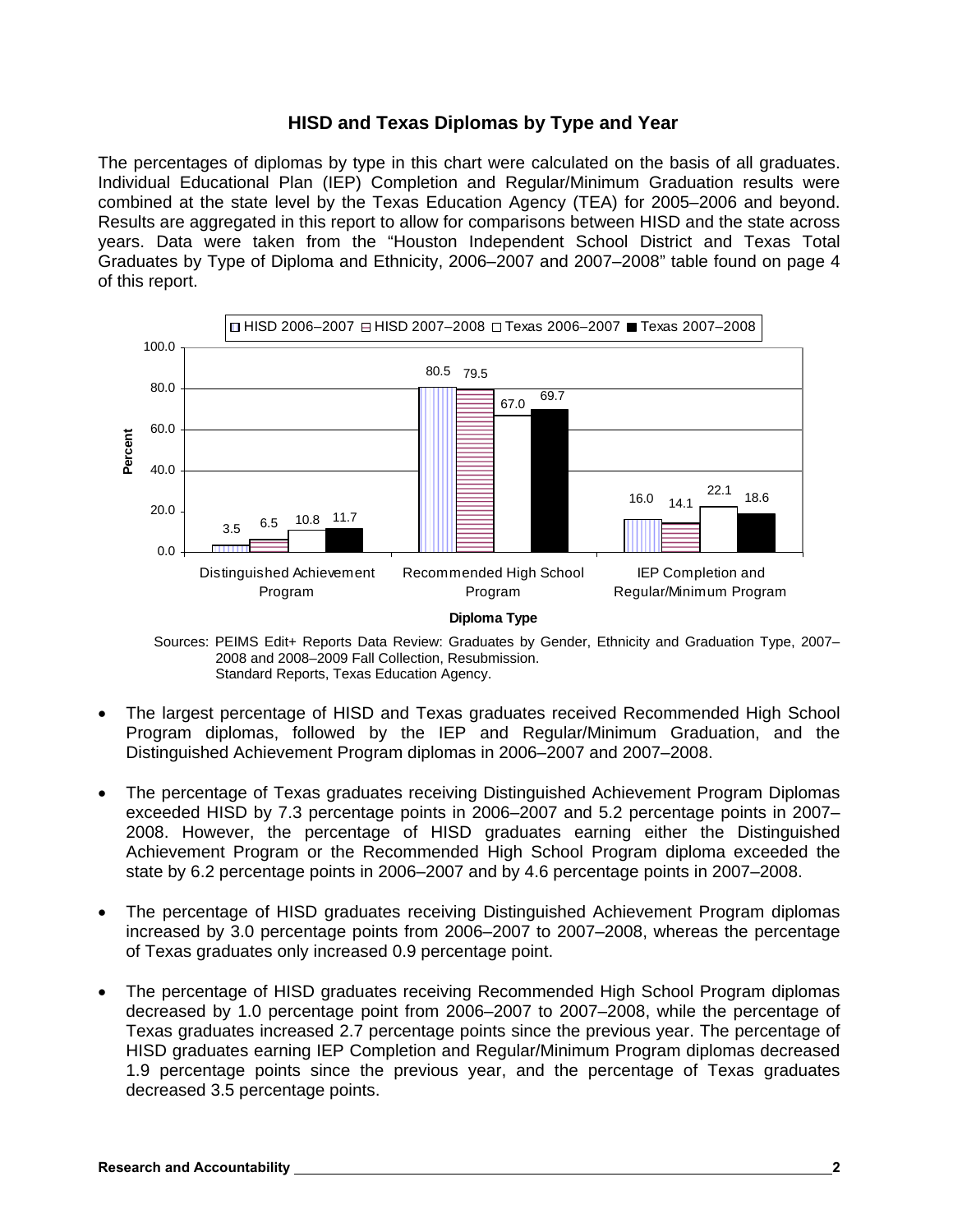#### **HISD and Texas Graduates by Type of Diploma and Race/Ethnicity, 2006–2007 and 2007–2008**

The percentages of diplomas by type within each subgroup are presented in this chart. Together, the percentages of the three types of diplomas total 100 percent of the graduating students in a subgroup. IEP Completion and Regular/Minimum Graduation results were combined at the state level by TEA for 2006–2007 and 2007–2008. Therefore, district results have been aggregated in this report to make comparisons between HISD and the state across years. Data were taken from the "Houston Independent School District and Texas Total Graduates by Type of Diploma and Ethnicity, 2006–2007 and 2007–2008" table found on page 4 of this report.



Sources: PEIMS Edit+ Reports Data Review: Graduates by Gender, Ethnicity and Graduation Type, 2007–2008 and 2008–2009 Fall Collection, Resubmission. Standard Reports, Texas Education Agency.

- Across all subgroups, the highest percentage of students earned the Recommended High School Program diploma over the other types of diplomas offered for HISD and Texas. In HISD, Hispanics experienced the highest rate earning this diploma type in 2006–2007 and 2007–2008 (84.8 and 83.8 percent respectively). These rates exceeded the statewide levels during the same period (69.0 and 71.9 percent). From 2006–2007 to 2007–2008, the percentage of HISD African American students receiving Recommended High School program diplomas increased 0.7 percentage point while the remaining student groups experienced a decline of 1.0–5.4 percentage points. Over this same period of time, the percentage of Texas African American, Hispanic, and White students receiving this diploma type increased while the percentage of Asian students receiving this diploma type decreased.
- From 2006–2007 to 2007–2008, the percentage of HISD and Texas students receiving Distinguished Achievement Program diploma increased for each of the displayed student groups. The largest increase in HISD, 8.3 percentage points, occurred among White students compared to the state's largest increase of 2.4 percentage points by Asian students.
- The subgroup with the largest percentage of HISD and Texas graduates receiving an IEP Completion or Regular/Minimum Graduation diploma was the African American student group for both 2006–2007 (22.7 and 29.6 percent respectively) and 2007–2008 (20.3 and 25.5 percent respectively).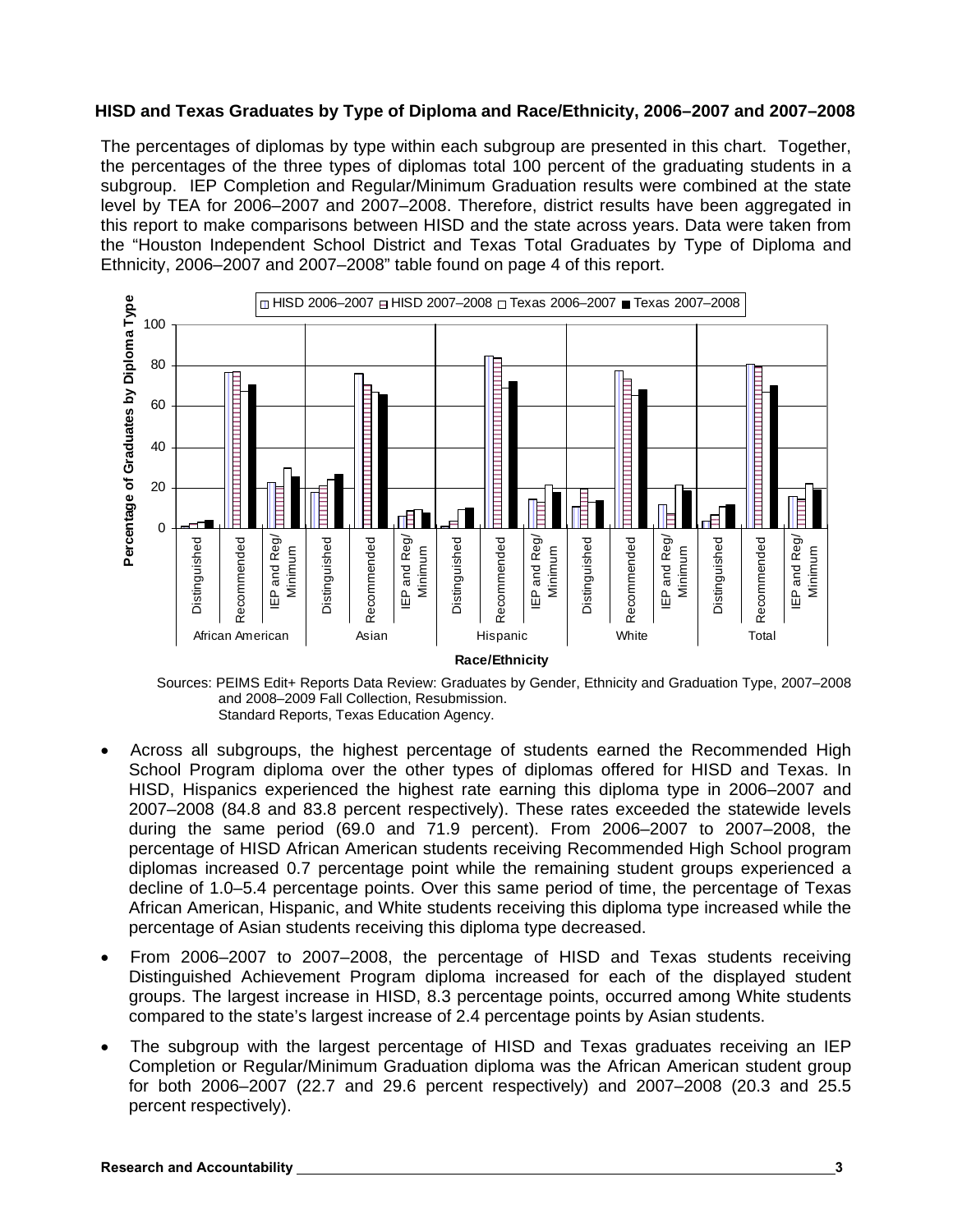## **Houston Independent School District and Texas Total Graduates by Type of Diploma and Ethnicity, 2006–2007 and 2007–2008**

|              | <b>Ethnicity</b>          |               |                |                   |         |                     |         |              |  |
|--------------|---------------------------|---------------|----------------|-------------------|---------|---------------------|---------|--------------|--|
| <b>HISD</b>  |                           |               | <b>African</b> |                   |         | <b>Native</b>       |         |              |  |
|              | <b>Type of Diploma</b>    |               | American       | Asian             |         | Hispanic   American | White   | <b>Total</b> |  |
| 2007-2008    | Distinguished             | Count         | 68             | 84                | 141     | 0                   | 222     | 515          |  |
|              | Achievement               | %             | 2.7            | 20.9              | 3.6     | 0.0                 | 19.1    | 6.5          |  |
|              | Recommended High          | Count         | 1,943          | 283               | 3,257   | 3                   | 854     | 6,340        |  |
|              | School Program            | %             | 77.0           | $\overline{7}0.4$ | 83.8    | 100.0               | 73.6    | 79.5         |  |
|              | Completion of Indiv       |               |                |                   |         |                     |         |              |  |
|              | Education Plan and        | Count         | 512            | 35                | 490     | 0                   | 84      | 1,121        |  |
|              | Regular/Minimum           | $\%$          | 20.3           | 8.7               | 12.6    | 0.0                 | 7.2     | 14.1         |  |
|              | <b>HISD Total</b>         | Count         | 2,523          | 402               | 3,888   | 3                   | 1,160   | 7,976        |  |
|              | <b>Graduates</b>          |               |                |                   |         |                     |         |              |  |
|              | 12th Grade Fall           | Count         | 2,856          | 423               | 4,873   | 5                   | 1,190   | 9,347        |  |
|              | Enrollment                | %             | 88.3           | 95.0              | 79.8    | 60.0                | 97.5    | 85.3         |  |
|              |                           |               |                |                   |         |                     |         |              |  |
|              | Distinguished             | Count         | 23             | 76                | 41      | 0                   | 128     | 268          |  |
|              | Achievement               | $\%$          | 1.0            | 18.0              | 1.1     | 0.0                 | 10.8    | 3.5          |  |
|              | Recommended High          | Count         | 1,842          | 320               | 3,061   | 9                   | 919     | 6,151        |  |
|              | School Program            | %             | 76.3           | 75.8              | 84.8    | 90.0                | 77.4    | 80.5         |  |
| 2006-2007    | Completion of Indiv       |               |                |                   |         |                     |         |              |  |
|              | <b>Education Plan and</b> | Count         | 549            | 26                | 509     | 1                   | 141     | 1,226        |  |
|              | Regular/Minimum           | %             | 22.7           | 6.2               | 14.1    | 10.0                | 11.9    | 16.0         |  |
|              | <b>HISD Total</b>         | Count         | 2,414          | 422               | 3,611   | 10                  | 1,188   | 7,645        |  |
|              | <b>Graduates</b>          |               |                |                   |         |                     |         |              |  |
|              | 12th Grade Fall           | Count         | 3,030          | 449               | 4,748   | 11                  | 1,240   | 9,478        |  |
|              | Enrollment                | %             | 79.7           | 94.0              | 76.1    | 90.9                | 95.8    | 80.7         |  |
| <b>Texas</b> |                           |               |                |                   |         |                     |         |              |  |
| 2007-2008    | Distinguished             | Count         | 1,411          | 2,581             | 9,727   | 105                 | 15,597  | 29,421       |  |
|              | Achievement               | %             | 4.2            | 26.5              | 10.3    | 11.1                | 13.8    | 11.7         |  |
|              | Recommended High          | Count         | 23,822         | 6,405             | 67,960  | 630                 | 76,884  | 175,701      |  |
|              | School Program            | %             | 70.3           | 65.7              | 71.9    | 66.7                | 68.0    | 69.7         |  |
|              | Completion of Indiv       |               |                |                   |         |                     |         |              |  |
|              | Education Plan and        | Count         | 8,640          | 764               | 16,884  | 209                 | 20,502  | 46,999       |  |
|              | Regular/Minimum           | %             | 25.5           | 7.8               | 17.9    | 22.1                | 18.1    | 18.6         |  |
|              | <b>HISD Total</b>         | Count         | 33,873         | 9,750             | 94,571  | 944                 | 112,983 | 252,121      |  |
|              | <b>Graduates</b>          |               |                |                   |         |                     |         |              |  |
|              | 12th Grade Fall           | Count         | 38,880         | 10,132            | 107,405 | 964                 | 116,225 | 273,606      |  |
|              | Enrollment                | $\%$          | 87.1           | 96.2              | 88.1    | 97.9                | 97.2    | 92.1         |  |
| 2006-2007    |                           |               |                |                   |         |                     |         |              |  |
|              | Distinguished             | Count         | 1,027          | 2,318             | 8,101   | 77                  | 14,540  | 26,063       |  |
|              | Achievement               | $\%$          | 3.2            | 24.1              | 9.4     | 8.7                 | 13.0    | 10.8         |  |
|              | Recommended High          | Count         | 21,592         | 6,423             | 59,607  | 585                 | 73,500  | 161,707      |  |
|              | School Program            | $\%$          | 67.2           | 66.7              | 69.0    | 66.3                | 65.5    | 67.0         |  |
|              | Completion of Indiv       |               |                |                   |         |                     |         |              |  |
|              | Education Plan and        | Count         | 9,520          | 884               | 18,624  | 220                 | 24,175  | 53,423       |  |
|              | Regular/Minimum           | $\frac{8}{6}$ | 29.6           | 9.2               | 21.6    | 24.9                | 21.5    | 22.1         |  |
|              | <b>HISD Total</b>         | Count         | 32,139         | 9,625             | 86,332  | 882                 | 112,215 | 241,193      |  |
|              | <b>Graduates</b>          |               |                |                   |         |                     |         |              |  |
|              | 12th Grade Fall           | Count         | 37,424         | 9,953             | 99,288  | 906                 | 115,334 | 262,905      |  |
|              | Enrollment                | %             | 85.9           | 96.7              | 87.0    | 97.4                | 97.3    | 91.7         |  |

Sources: PEIMS Edit+ Reports Data Review: Graduates by Gender, Ethnicity and Graduation Type, 2007– 2008 and 2008–2009 Fall Collection, Resubmission. Standard Reports, Texas Education Agency.